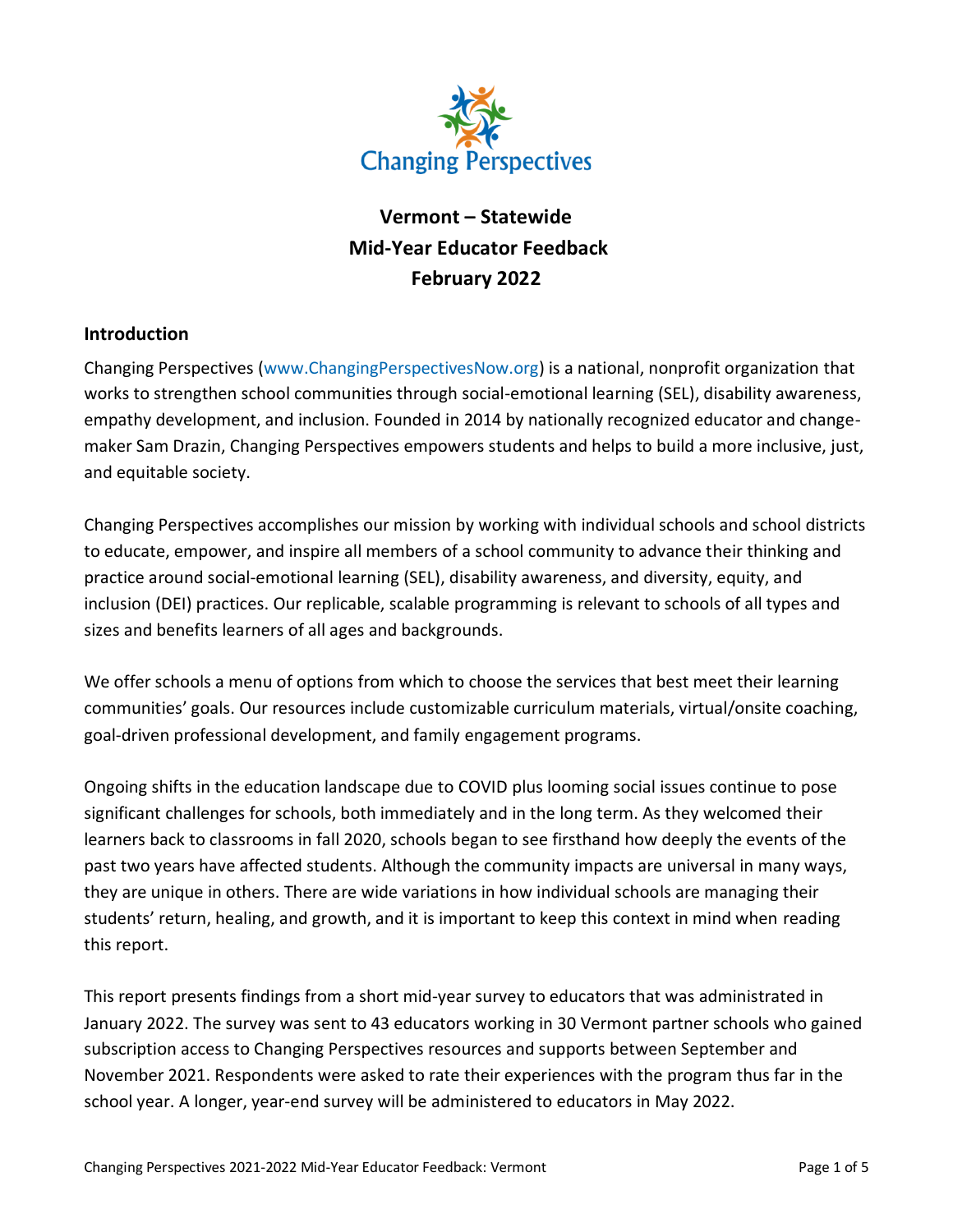Given the program's highly customizable approach to design and classroom implementation, each educator's instructional choices and style shapes and influences student experiences and feedback about the program.

## **Sample Size**

Between September 2021 and November 2021, Changing Perspectives was actively partnering with 30 schools in Vermont, which are listed in Appendix A. Based on 2021-2022 school enrollment data, these schools are collectively serving 6,275 learners in preK through grade 12 during the current academic year. Our school partnerships have continued to grow since November 2021; our year-end data collection will include the full list of partner schools that implemented the program from September 2021 through May 2022.

For this mid-year survey, data was collected from 19 educators, representing 11 of the 30 Vermont partner schools active during the evaluation period. In our analysis, we noted that some educators declined to complete the survey because they did not feel that they had used enough Changing Perspectives materials to provide useful feedback yet.

# **Findings**

Overall, educators responding to the survey were enthusiastic about the positive impacts that Changing Perspectives has had on their students, classrooms, and own professional skills development. The survey asked them to reflect on three aspects of the program:

- 1. The value of Changing Perspectives in helping to mitigate the unprecedented challenges students are experiencing this academic year.
- 2. Their own professional practice as an educator in supporting their students' general socialemotional well-being.
- 3. Students' engagement with program activities.

**Survey Question 1:** *The last 18 months have been unprecedented in many ways. Many schools are seeing higher than normal social-emotional needs of students. Based on your current use of Changing Perspectives, rate the helpfulness of Changing Perspectives resources in supporting the social and/or emotional needs of your students.*

| <b>Survey</b> | <b>Not</b>     | Slightly       | <b>Moderately</b> | Verv           | <b>Extremely</b> |
|---------------|----------------|----------------|-------------------|----------------|------------------|
| <b>Sample</b> | <b>Helpful</b> | <b>Helpful</b> | <b>Helpful</b>    | <b>Helpful</b> | <b>Helpful</b>   |
| $N = 13$      | $8\%$ (1)      | 15% (2)        | $23\%$ (3)        | 46% (6)        | $8\%$ (1)        |

### *Table 1. Helpfulness in Supporting Students' Social-Emotional Needs*

# *77% of respondents reported that Changing Perspectives programming has been helpful in supporting students' social-emotional needs.*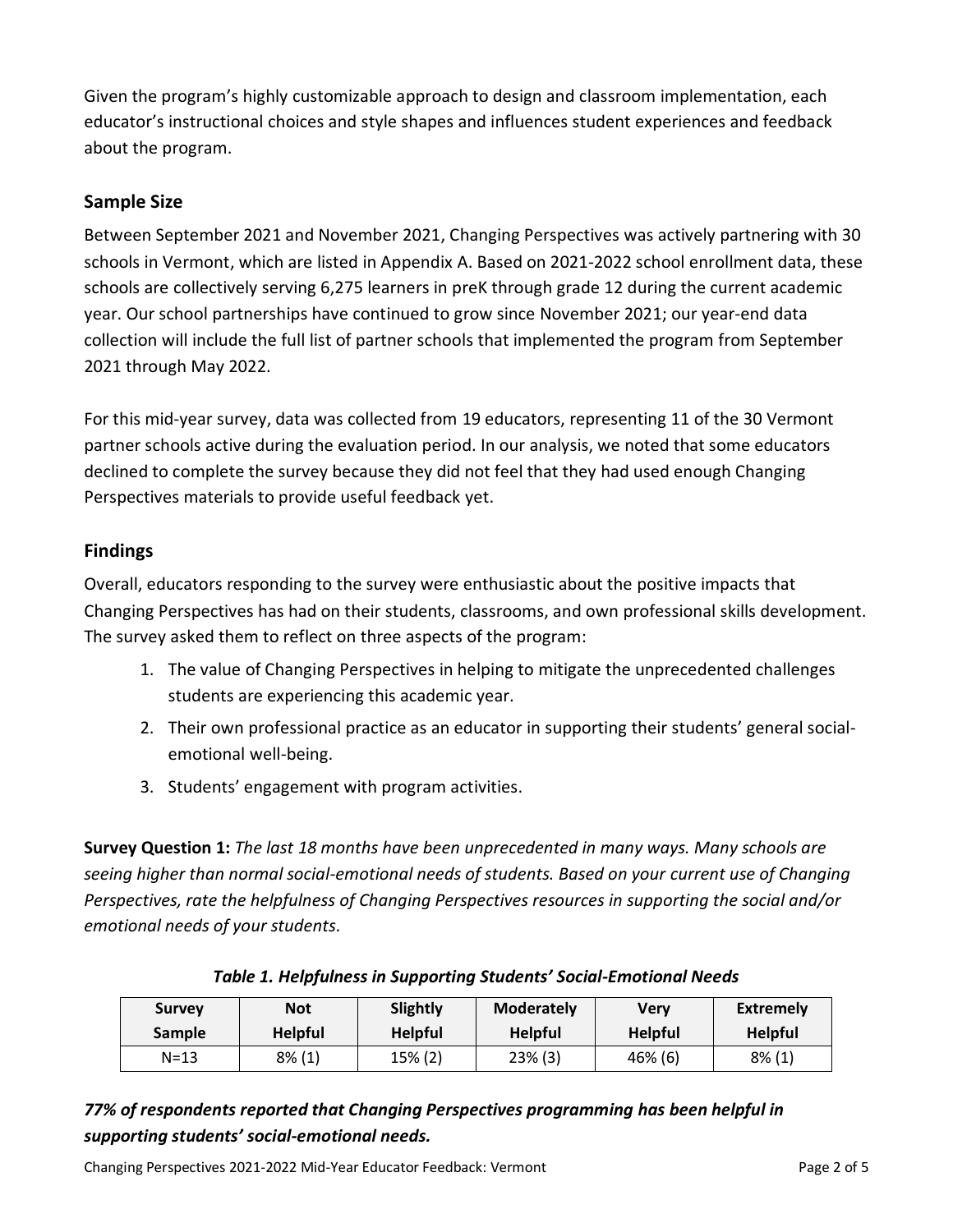Respondents also shared:

- "The variety of check-ins helped many students find a way to show their emotional understanding."
- "In our multi-grade groups, the resources of Changing Perspectives have provided accessible social-emotional learning."
- "Changing Perspectives provided awareness, common language, and resources."

**Survey Question 2:** *Has Changing Perspectives improved your knowledge, skills, and interventions to better support your students?*

#### *Table 2: Improved Professional Practice*

| <b>Survey Sample</b> | No         | Yes     |
|----------------------|------------|---------|
| N=13                 | $31\%$ (4) | 69% (9) |

## *69% of educators reported that Changing Perspectives has helped them improve their knowledge, skills, and interventions to better support students' well-being.*

Educators also wrote:

- "I have learned the valuable skills needed to provide socio-emotional support."
- "It gave me the language to ask questions of students in a non-threatening way."
- "I appreciate the way that the resources are organized. This helps me to easily find activities, lessons, and resources to support my students without having to spend tons of time searching for what I need."

**Survey Question 3:** *How engaged were your students in participating in Changing Perspectives activities?*

| <b>Survey</b> | <b>Not</b>     | Slightly       | <b>Moderately</b> | Verv           | <b>Extremely</b> |
|---------------|----------------|----------------|-------------------|----------------|------------------|
| <b>Sample</b> | <b>Engaged</b> | <b>Engaged</b> | <b>Engaged</b>    | <b>Engaged</b> | Engaged          |
| N=15          | 10% (1)        |                | 45% (5)           | 45% (5)        |                  |

#### *Table 3. Program Engaged Students*

#### *90% of educators said their students were engaged in the program.*

Among their feedback, educators shared:

• "Live examples in the videos of the lessons help the students make a connection to the lesson."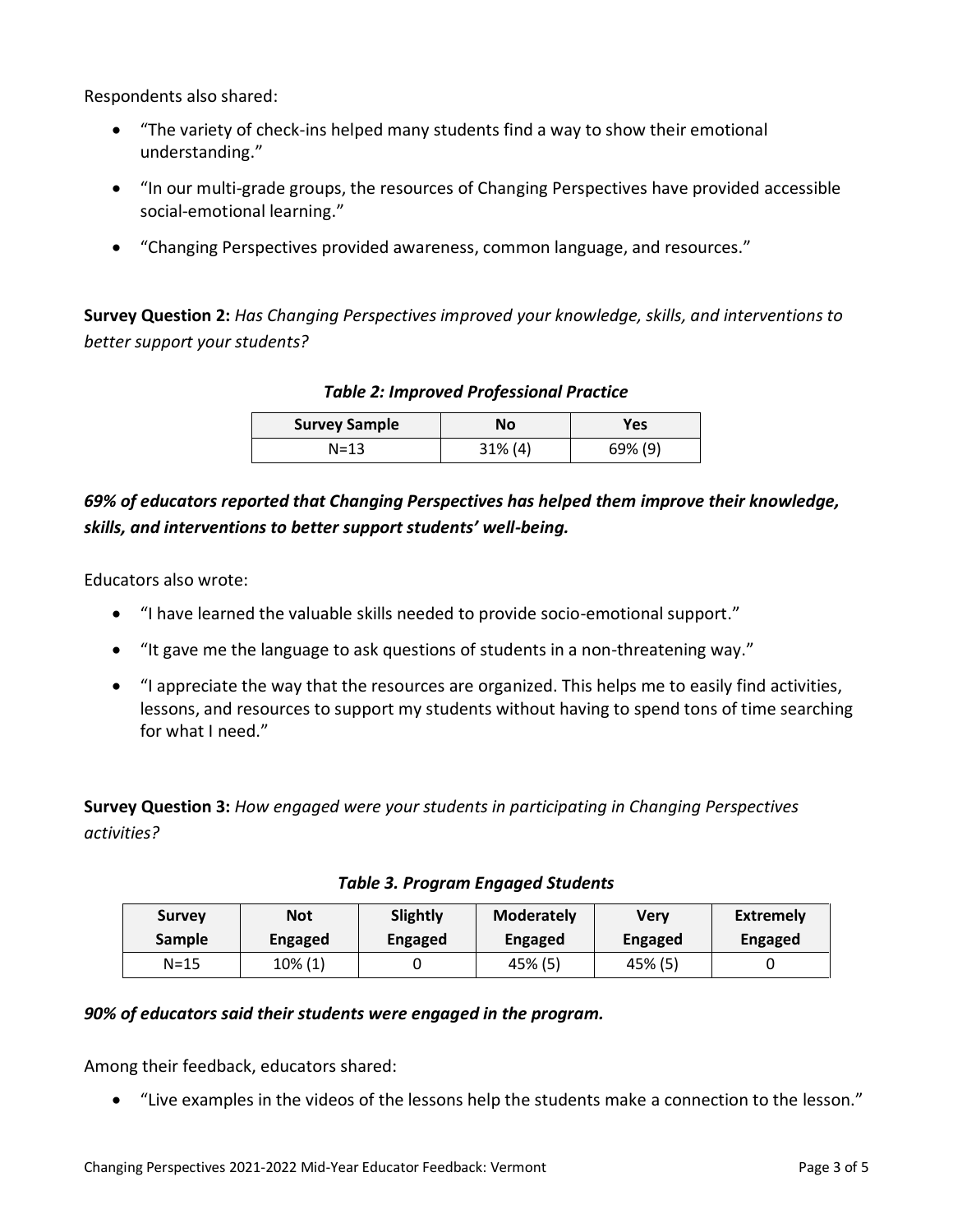- "The students could identify with the problems and for some, the conversation time was also a review. Those students helped to facilitate the learning of other students."
- "I like how easy the activities are to explain and implement. My students have enjoyed the lessons, books, and videos I have utilized."

### **Conclusions**

Overall, the California educators responding to our survey indicated that they have found having access to Changing Perspectives curriculum resources and supports to be helpful during this highly unpredictable and challenging school year. Educators reported that Changing Perspectives helped them improve their knowledge, skills, and interventions to better support students' well-being and that students found the materials engaging. Further findings from the 2021-2022 program year will be available following our end-of-school survey administration to our full set of partner schools in May 2022.